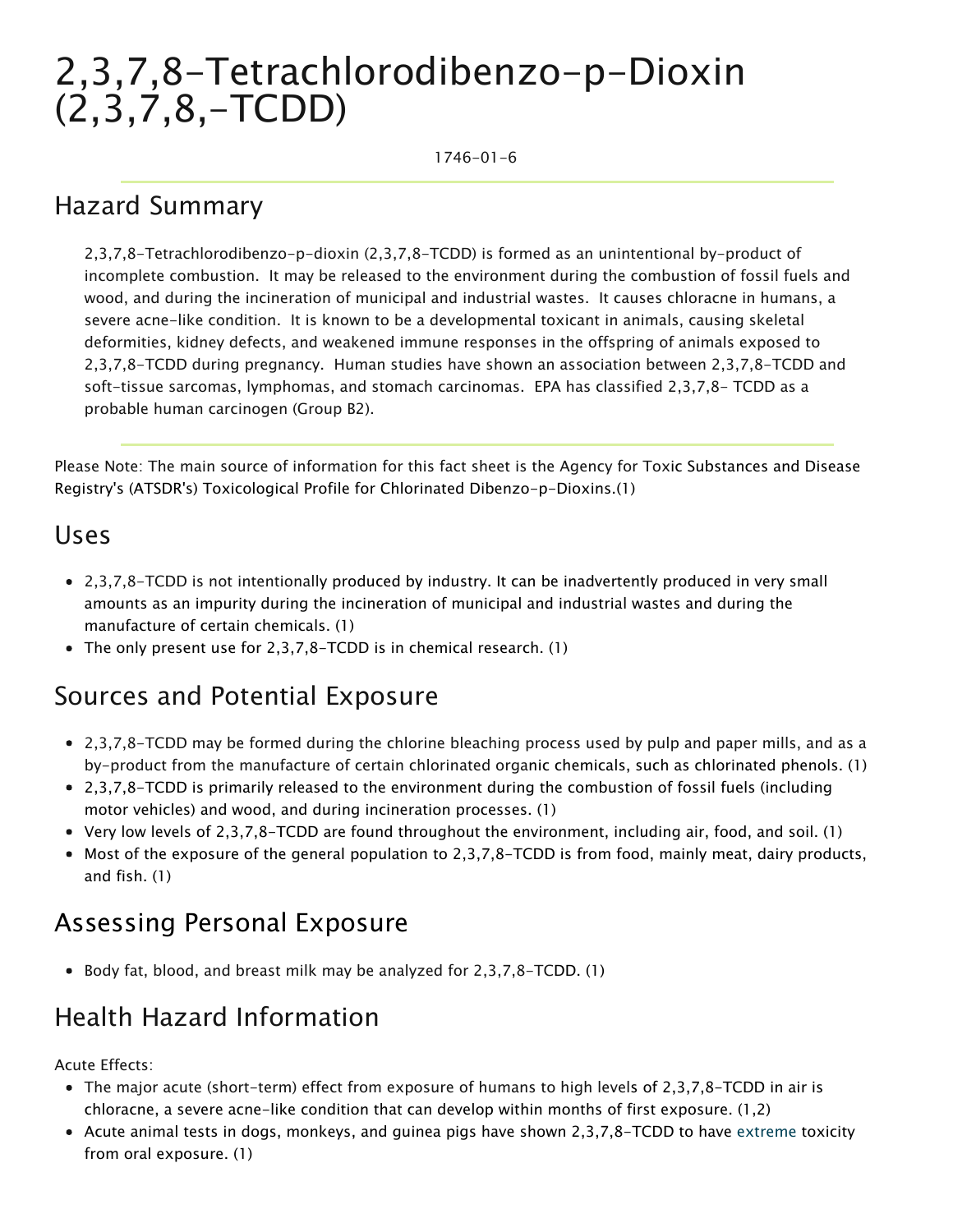Chronic Effects (Noncancer):

- Chloracne is also the major effect seen from chronic (long-term) exposure to 2,3,7,8-TCDD in humans. (1)
- Animal studies have reported hair loss, loss of body weight, and a weakened immune system from oral exposure to 2,3,7,8-TCDD. (1)
- EPA has not established a Reference Concentration ([RfC\)](https://www.epa.gov/haps/health-effects-notebook-glossary) or a Reference Dose ([RfD](https://www.epa.gov/haps/health-effects-notebook-glossary)) for 2,3,7,8-TCDD.
- ATSDR has calculated a chronic oral minimal risk level (MRL) of 1 x 10<sup>-9</sup> milligrams per kilogram body weight per day (mg/kg/d) based on neurological effects in monkeys. The MRL is an estimate of daily exposure to a dose of a chemical that is likely to be without appreciable risk of adverse noncancerous effects over a specified duration of exposure. Exposure to a level above the MRL does not mean that adverse effects will occur. The MRL is used by public health professionals as a screening tool. (1)

Reproductive/Developmental Effects:

- The results of available reproductive and developmental studies in humans are inconclusive. (1)
- Animal studies have reported developmental effects, such as skeletal deformities, kidney defects, and weakened immune responses in the offspring of animals exposed to 2,3,7,8-TCDD during pregnancy. (1)
- Reproductive effects, including altered levels of sex hormones, reduced production of sperm, and increased rates of miscarriages, have been seen in animals exposed to 2,3,7,8-TCDD. (1)

Cancer Risk:

- Human studies, primarily of workers occupationally exposed to 2,3,7,8-TCDD by inhalation, have found an association between 2,3,7,8-TCDD and lung cancer, soft-tissue sarcomas, lymphomas, and stomach carcinomas, although for malignant lymphomas, the increase in risk is not consistent. (1)
- No information is available on the carcinogenic effects of 2,3,7,8-TCDD in animals following inhalation exposure. (1)
- Animal studies have reported tumors of the liver, lung, tongue, thyroid, and nasal turbinates from oral exposure to 2,3,7,8-TCDD. (1)
- EPA has classified 2,3,7,8-TCDD as a Group B2; probable human carcinogen. (2,3)
- EPA has calculated an inhalation cancer slope factor of 1.5x10  $\binom{5}{10}$  (mg/kg/d)  $\binom{1}{1}$  and an inhalation unit risk estimate of 3.3 x 10<sup>-5</sup> (pg/m<sup>3-1</sup> for 2,3,7,8-TCDD. (2,3)
- EPA has calculated an oral cancer slope factor of 1.5 x 10  $^{5}$  (mg/kg/d)  $^{-1}$  and an oral unit risk factor of 4.5  $(\mu g/L)^{-1}$  for 2,3,7,8-TCDD. (2,3)

## Physical Properties

- 2,3,7,8-TCDD is a colorless solid with no distinguishable odor. (1)
- The chemical formula for 2,3,7,8-TCDD is C 12 H 4 Cl 4 O 2 , and the molecular weight is 322 g/mol. (1)
- The vapor pressure for 2,3,7,8–TCDD is 7.4 x10 at 25 °C, and it has an octanol/water partition coefficient (log K) of 6.8–7.58. (1)

Note: There are very few health numbers or regulatory/advisory numbers for 2,3,7,8-TCDD; thus, a graph has not been prepared for this compound. The health information cited in this fact sheet was obtained in December 1999. Conversion Factors (only for the gaseous form):

To convert concentrations in air (at 25°C) from ppm to mg/m<sup>3</sup> = (ppm) × (molecular weight of the compound)/(24.45). For 2,3,7,8-TCDD: 1 ppm = 13.2 mg/m .